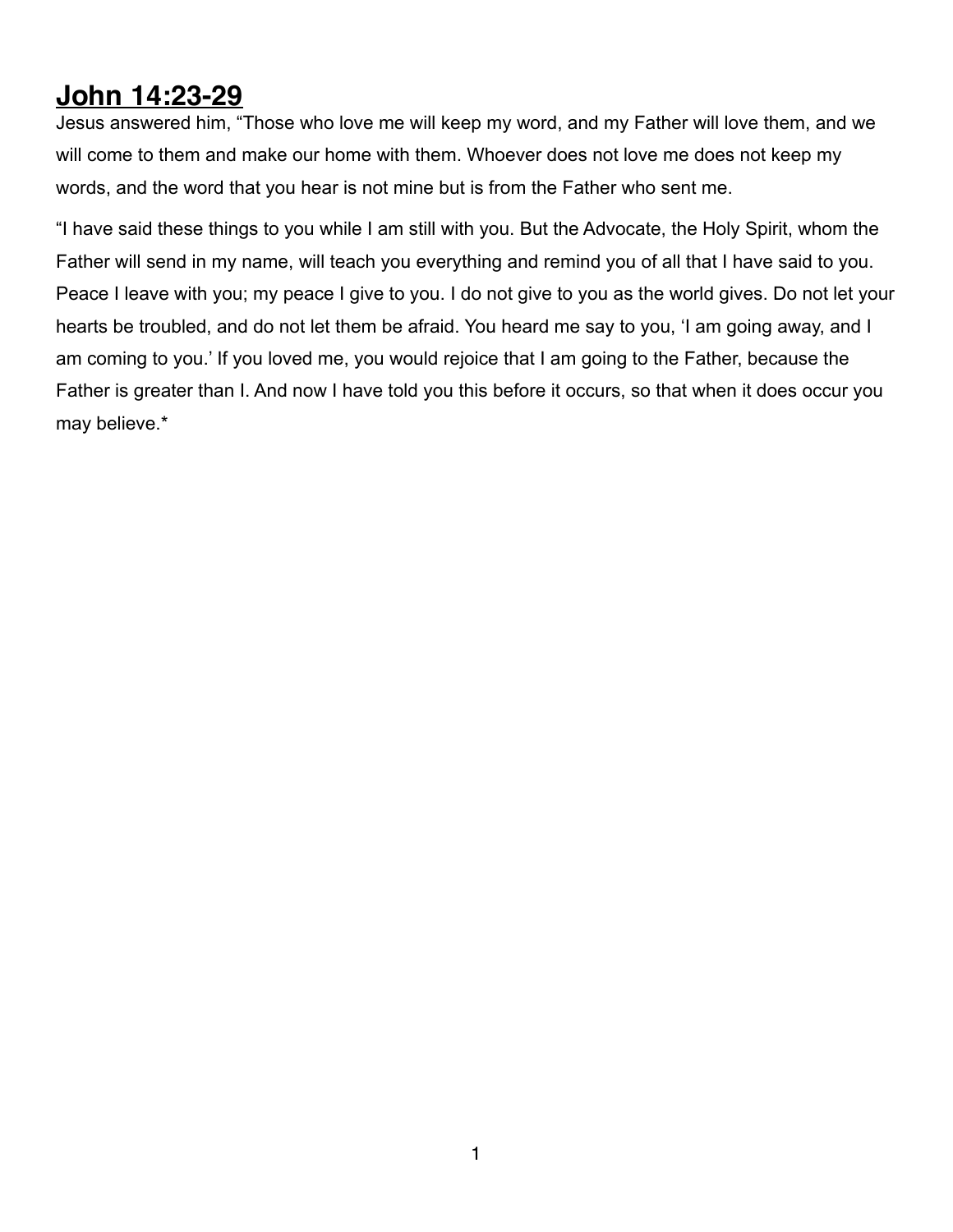## **So You May Believe -** May 22, 2022

*John 14:23-29*

Change is a fundamental part of life. Another fundamental part of life is that human beings tend to resist change. There are many ways to define change but essentially what happens when we change is that we are letting go of one thing and starting something new. There is an ending and a beginning. Sometimes when things end, we are delighted. I'm sure Ukrainian refugees will be delighted when there time in exile comes to an end. At the same time, Beginnings can be frightening. Moving to a new school can be terrifying for a child. The fact that it must happen doesn't make it any less scary.

We are coming near an ending in our Christian year. The season of Easter will finish next week when we celebrate the Ascension of Christ. The Easter season is all about the risen Christ preparing his disciples for their new mission: spreading the good news. Recall what he had to accomplish.

First, he had to help his followers overcome their personal burdens of guilt and shame because they knew they had let him down and abandoned him during his arrest, trial and crucifixion. Jesus had to reassure them that he knew all along that they would flee for their own safety and that, in fact, was a good thing. If Peter and the others had not run away, it was entirely possible that they also might have been captured, tried, and executed. That is certainly no way to build a church -- with your key leaders wiped out.

But then, onto the second task. Once his followers accepted that Jesus understood what they did and was OK with it, he needed to prepare them for their mission. Now Jesus' earthly ministry was a three year course in how to talk about God to people and how to demonstrate how God's power is available to anyone with faith. But now the students have to become the teachers. Not only do they have to become the teachers, they have to be confident and strong in their own faith so they can carry out their mission.

Jesus' followers were entering a hostile world. They had many things going against them. Obviously, they had to contend with the Jewish leadership who saw their Jesus movement as a threat. They saw Jesus as a threat, they obviously would view any speaking on his behalf as a threat. Furthermore, while the Romans who occupied Israel were tolerant of long-established Judaism, it was quite another thing to ignore a brand-new religion, which Christianity was rapidly going to become.

So here is the problem: the disciples of Jesus had a huge, daunting task ahead of them. They were to spread out and talk about their faith. But at the same time, their leader and inspiration, Jesus was going to leave them physically.

2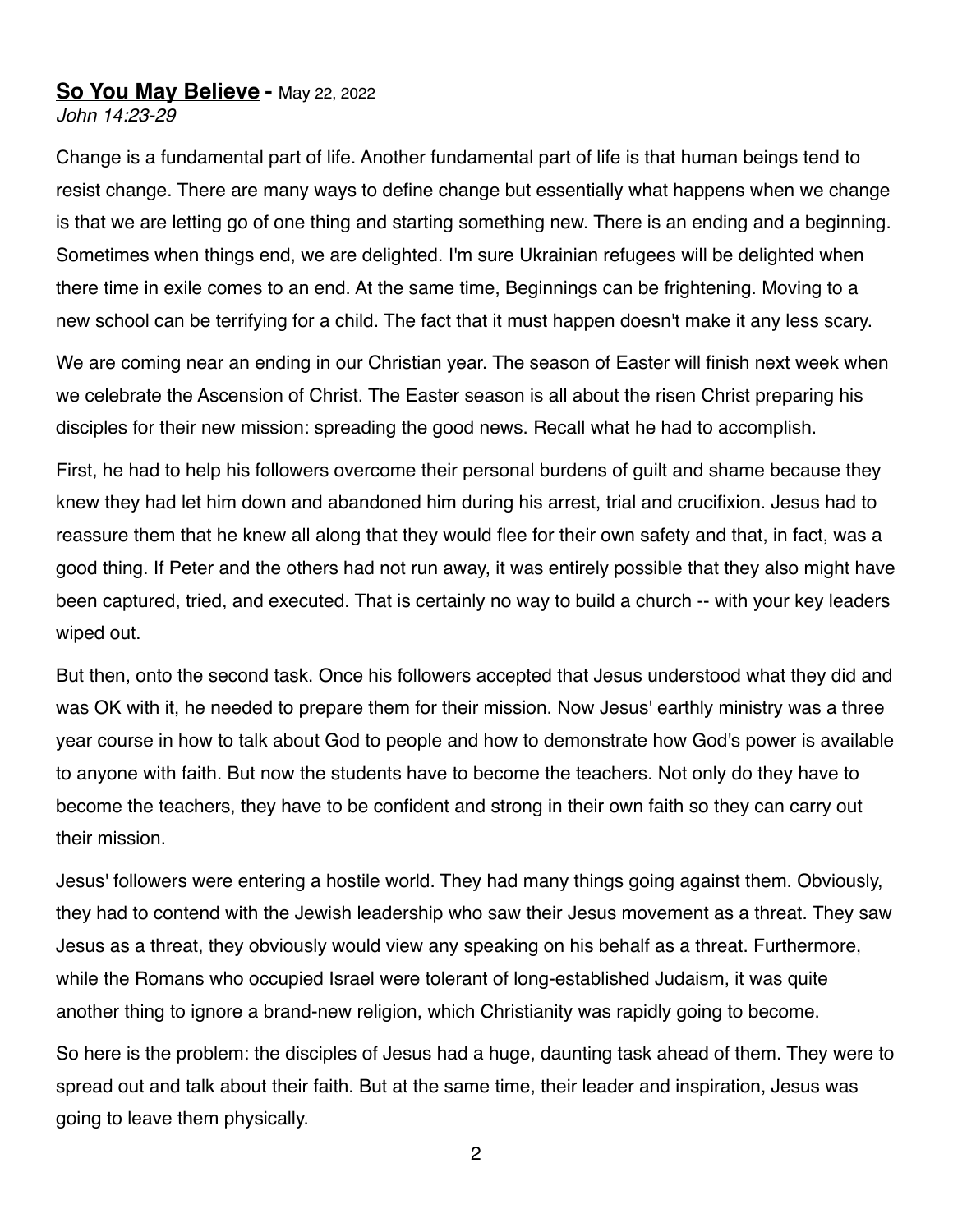But isn't that the way things had to be? I mean, our relationship with God does not and cannot depend on merely physical evidence. If Jesus stuck around for a while, would things have gotten better for his followers? If Jesus were alive today, would the world be a significantly different or better place?

For me, the answer is no. Jesus is one person. One totally unique and special person to be sure, but still just one human being During his life, he was able to reach out and speak to several thousand people. He healed many and the healings scripture records are notable because they were healings of people generally on the fringes of society. Yet, as Jesus himself often complained, his healings were not enough to persuade people he was the real deal. He words were not enough to persuade people that he was the real deal. The point is that acting alone, he was able to persuade only a few people, several hundred at most that he was the Messiah promised in the Jewish Scriptures -- He was and is the Son of God.

If Jesus' life and teachings were to have any significance beyond his fairly small group of followers, something had to change and change seriously. Jesus as one person could not spread the good news alone, rather his followers would have to take on the job.

Jesus himself explained that what was going to happen to him and the church was similar to what happens to plants and their seeds. In John's gospel Jesus said, "Very truly, I tell you, unless a grain of wheat falls into the earth and dies, it remains just a single grain; but if it dies, it bears much fruit."

In other words, Jesus is the seed that died in order that his spiritual offspring, his disciples, could in turn become seeds themselves and carry on the work of Jesus. The seeds of Jesus had to be given their opportunity to grow.

These people, the disciples of Jesus, are the true seeds of change that began to spread throughout the world carrying the good news.

But how was that going to happen? I mean does the coach of a football team quit right before the Super Bowl? Does a General go on vacation right before the troops go into battle? Does a father go on a business trip right before his child is about to be born? I certainly hope not!

But here is the risen Christ, seemingly abandoning is followers even before any serious evangelism, or "good-news-spreading" got underway. How could any team succeed? More importantly, how could Jesus' team succeed?

3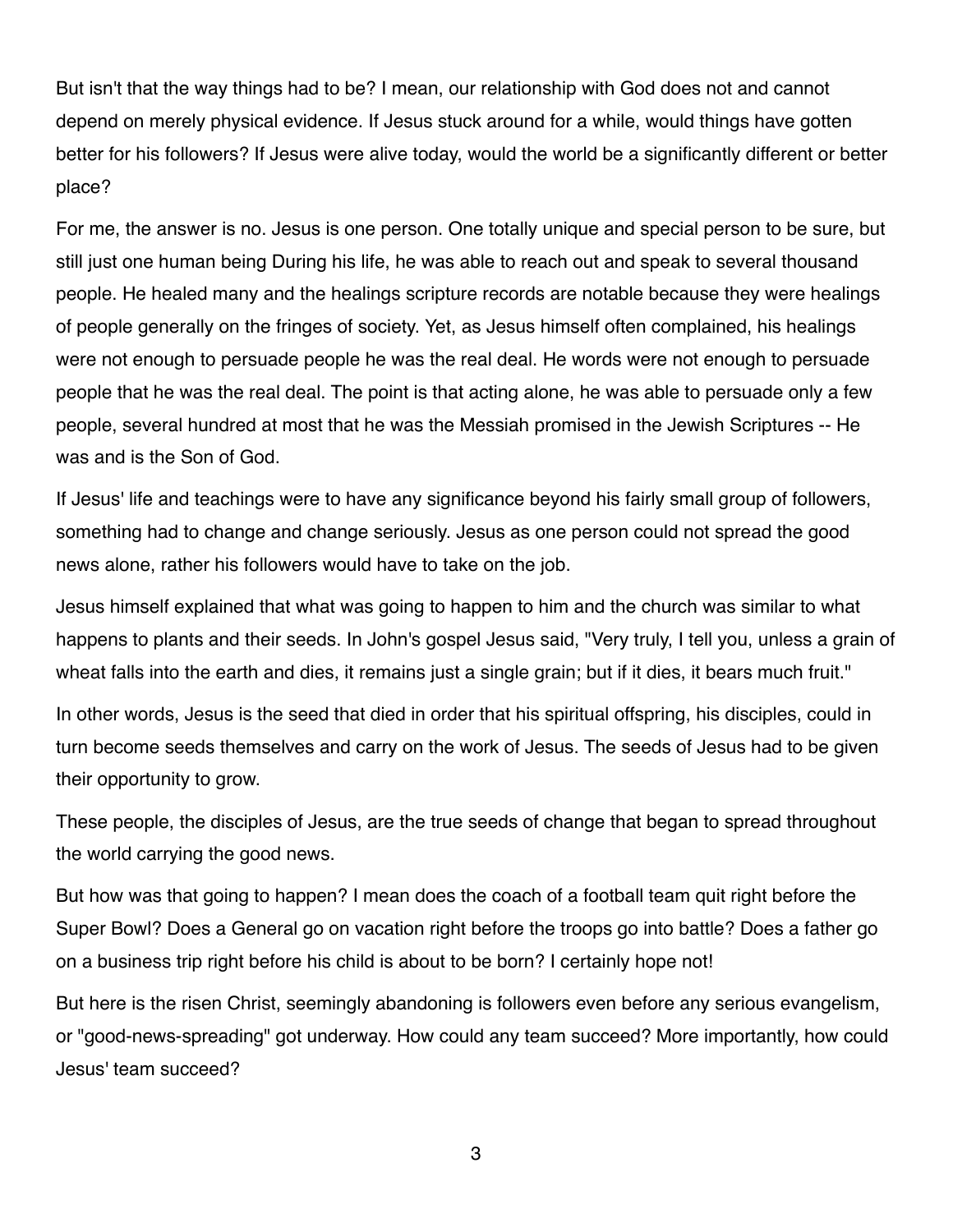Friends, what was about to happen was a complete change in mindset, of thinking, of reimagining our relationship with God. For the Jesus project to work, his followers had to understand God in a completely different way.

Earlier I asked whether things would be fundamentally different if Jesus were alive today and I said I didn't think so. The reason for that is not just that Jesus is only one person acting on his own, he is outside of us. He is external to us. He is other.

No matter what Jesus could say, no matter what miracles he could perform, Jesus always remained to his followers someone whom they experienced with their physical senses. In other words, they were limited to seeing, hearing, and touching him. Everything they knew about Jesus came from feelings and thoughts which were driven by what the senses told them.

I know this may all sound philosophical and esoteric, but what I am trying to do is differentiate experiencing Jesus externally -- the only way the disciples knew -- from experiencing Jesus internally.

Friends, what we are about as a church, what we are about as followers of Jesus Christ is not just being a society of do-gooders. If that is all we are, then we might as well join the Rotary or the animal Rescue League. There are plenty of "good causes" out there we can support with our time and money.

However, there is another aspect to following Jesus Christ and that aspect is all about faith. Faith is something that goes beyond our senses. It goes beyond our feelings. It goes beyond our emotions. Faith is not at all dependent on what goes on outside of us. Rather, faith comes from inside us. It comes from our hearts.

For some people, perhaps many people, talking about faith can be difficult, especially with those we don't know very well. Having faith is a gift from God. It is God who gives us the ability to be aware of God and to want to be with God.

The yearnings we feel to walk with God cannot be described in neat, easy-to-understand terms. Yes, there are times, when we are slapped with feelings of awe. Holding a newborn, witnessing a sunrise, just glorying in the magnificence of all that God has made.

But more often than not, our awareness of God's presence is much more subtle and may leave us questioning what we have experienced. And that, friends, is the presence of God inside of us. We call it many things: the Holy Spirit, the Paraclete, the Breath of God, or as Jesus said today, the Advocate.

4